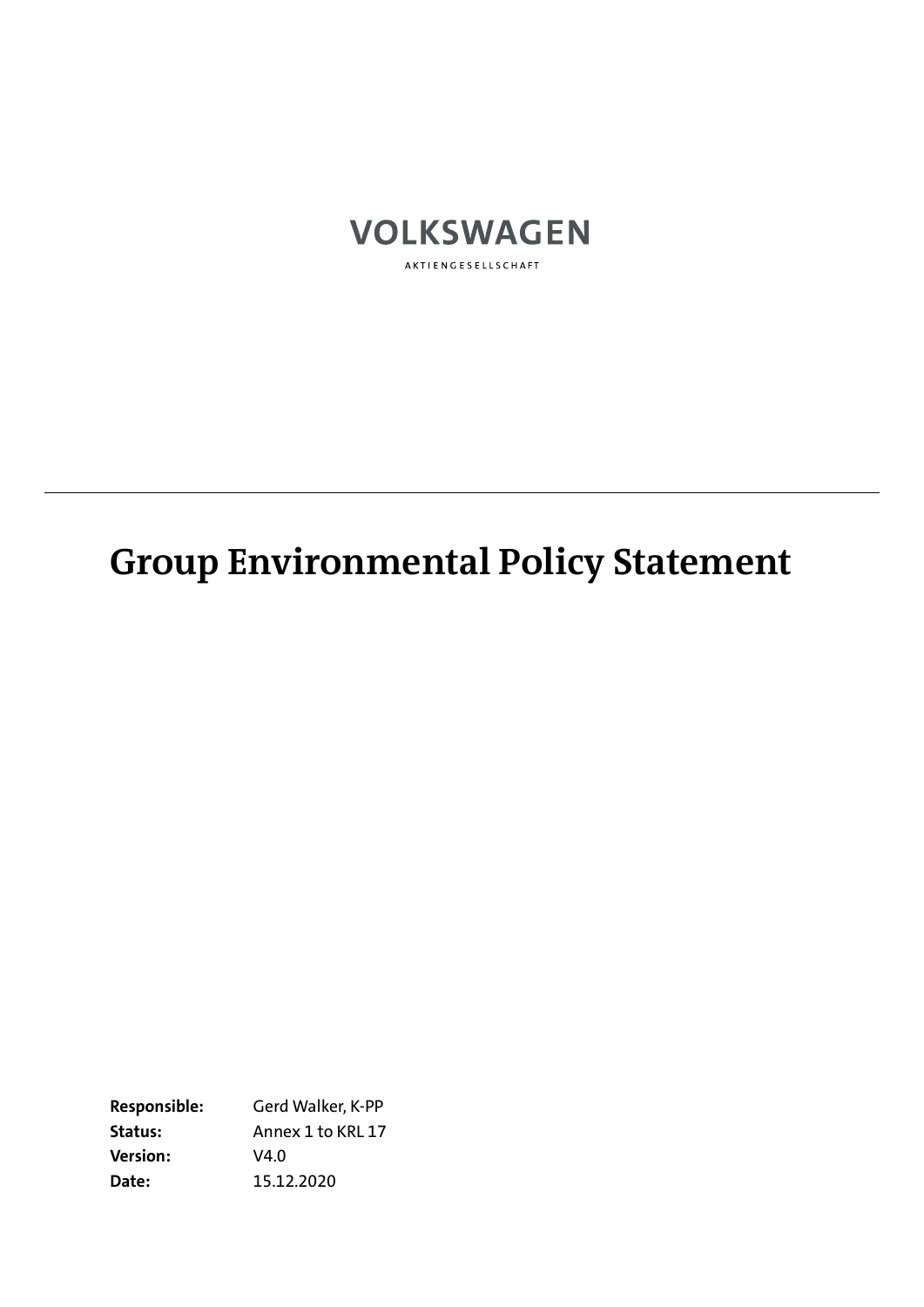## **Group Environmental Policy Statement**

As a global leader in the development, production and distribution of motor vehicles and mobility services, the Volkswagen Group has committed itself to become a leading provider of sustainable mobility and a role model for protecting our environment.

We embrace the challenges of climate change and we are committed to the two degree target of the United Nations. We are keenly aware of our outstanding global responsibility for our environment associated with our world-wide environmental and societal impact of our activities and products. To reduce our environmental footprint, we use our global innovative capacity to address environmental challenges throughout all life cycle stages of our mobility offers. Our mobility innovations will also help our customers to reduce their environmental footprint while simultaneously securing our business competitiveness and employment.

Guided by our "Environmental Mission Statement", the Volkswagen Group commits to the following requirements:

#### **1. Leadership**

Our leaders, at every level of the organization in all brands and majority shareholdings of the Volkswagen Group, are aware of the environmental risks of their business activities and will demonstrate, in words and in actions, their commitment to acting in accordance with the law and the company and to environmental leadership. They are responsible for the implementation of this policy in their business units and for ensuring that all employees are informed, qualified and held accountable for their assigned responsibilities. In their area of responsibility, they create an appropriate framework in which employees and business partners can communicate especially sensitive environmental issues openly and without fear of negative consequences. The Boards of Management at Group and at each entity will consider environmental leadership with equal weight to other business criteria in key company decisions.

#### **2. Compliance**

We comply with legal and regulatory requirements as well as company standards and targets. Our Environmental Compliance Management Systems ensure that ecological aspects and obligations in our business activities are identified and appropriately considered. Environmental misconduct and deliberate disregard or fraud are treated in accordance with our organizational guidelines as violations of rules. Compliance with this Environmental Policy Statement and with Group environmental requirements will be annually evaluated and reported to the Boards of Management at Group and at each entity.

### **3. Environmental Protection**

We follow a life-cycle approach to mitigate environmental risks and to seize environmental opportunities such as the integration of renewable energy sources, decarbonisation, sustainable supply chains and resource and energy efficiency. We implement economically viable methods